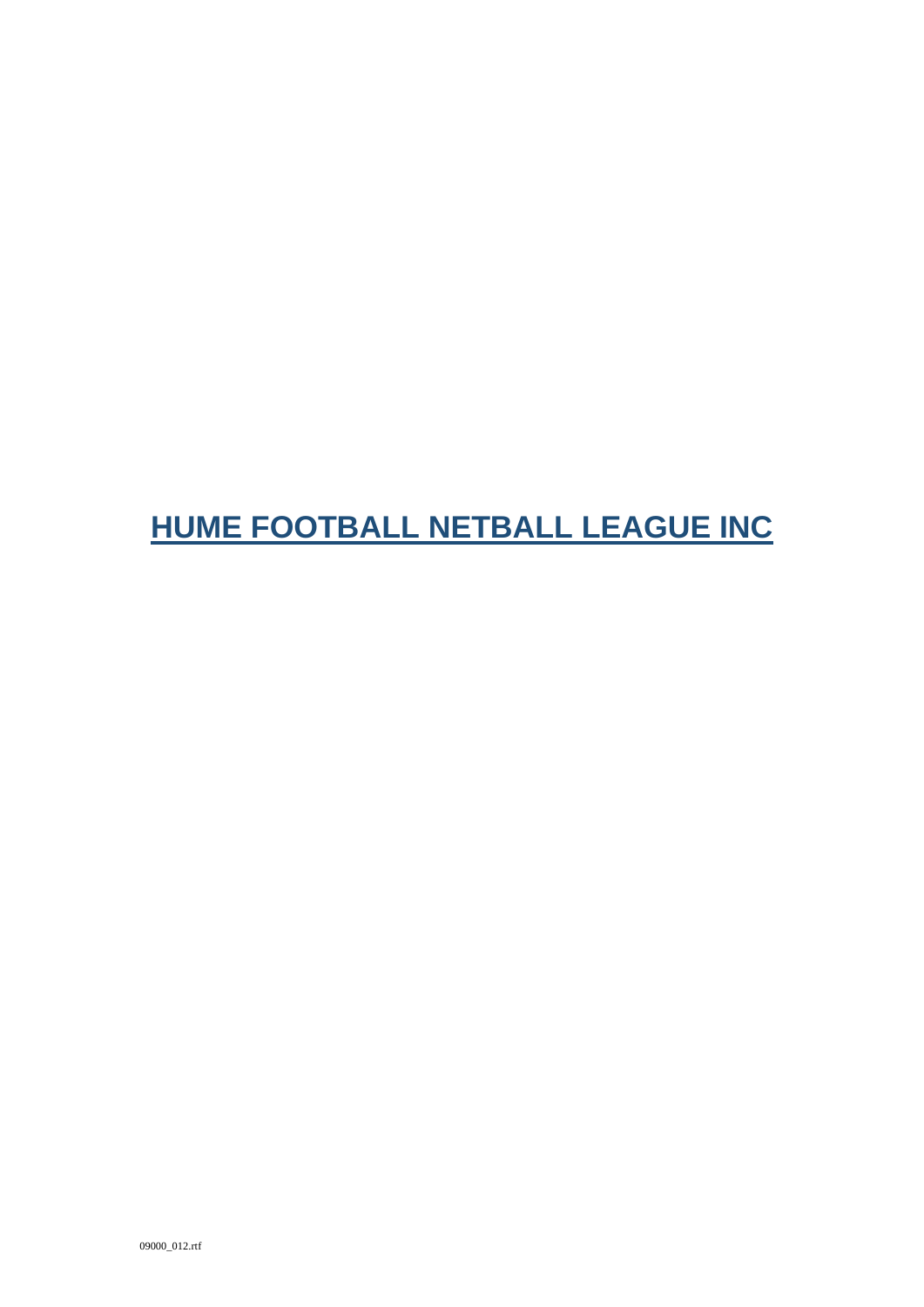# **Contents**

| Part 1 |                                                                |  |
|--------|----------------------------------------------------------------|--|
| 1      |                                                                |  |
| Part 2 |                                                                |  |
| 2      |                                                                |  |
| 3      |                                                                |  |
| 4      |                                                                |  |
| 5      |                                                                |  |
|        |                                                                |  |
| 6      |                                                                |  |
| 7      |                                                                |  |
| 8      |                                                                |  |
| 9      |                                                                |  |
| 10     |                                                                |  |
| 11     |                                                                |  |
| 12     |                                                                |  |
| Part 3 |                                                                |  |
| 13     |                                                                |  |
| 14     |                                                                |  |
| 15     |                                                                |  |
| 16     |                                                                |  |
| 17     |                                                                |  |
| 18     |                                                                |  |
| 19     |                                                                |  |
| 20     |                                                                |  |
| 21     |                                                                |  |
| 22     | Delegation by Board of Management to sub-Board of Management12 |  |
| 23     |                                                                |  |
| Part 4 |                                                                |  |
| 24     |                                                                |  |
| 25     |                                                                |  |
|        |                                                                |  |
| 26     |                                                                |  |
| 27     |                                                                |  |
| 28     |                                                                |  |
| 29     |                                                                |  |
| 30     |                                                                |  |
| 31     |                                                                |  |
| 32     |                                                                |  |
| 33     |                                                                |  |
| 34     |                                                                |  |
| 35     |                                                                |  |
| 36     |                                                                |  |
|        |                                                                |  |
| Part 5 |                                                                |  |
| 37     |                                                                |  |
| 38     |                                                                |  |
| 39     |                                                                |  |
| 40     |                                                                |  |
| 41     |                                                                |  |
| 42     |                                                                |  |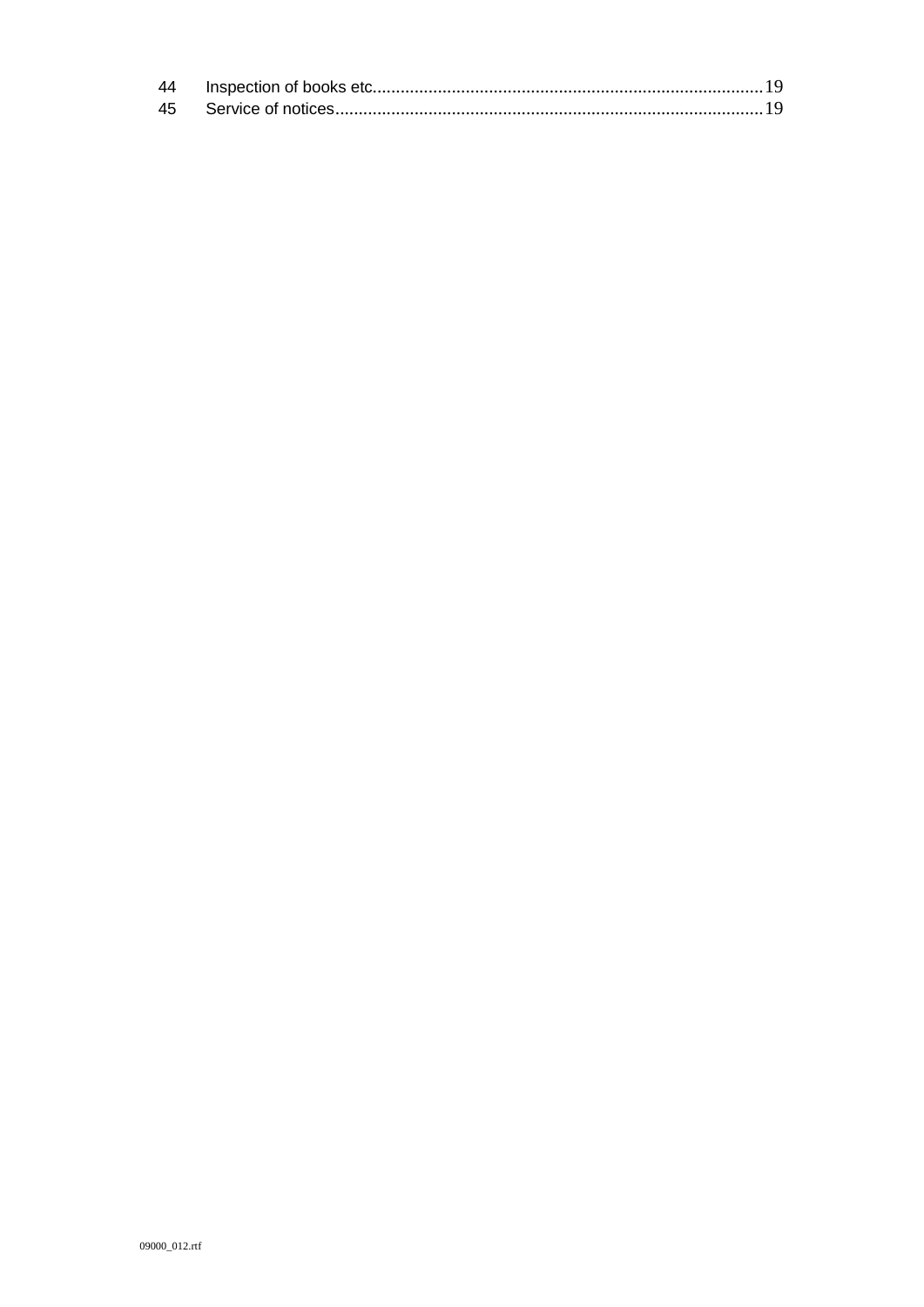# <span id="page-3-0"></span>**Part 1 Preliminary**

# <span id="page-3-1"></span>**1 Definitions**

(1) In this constitution:

*Club means a member of the League*

*AFL NSW means AFL (NSW/ACT) Commission Limited (ACN 086 839 385)*

*ordinary board member* means a member of the Board of Management who is not an office-bearer of the League.

#### *the financial year of the League* is:

- (a) the period of time commencing on the date of incorporation of the League and ending on the following 30 September, and
- (b) each period of 12 months after the expiration of the previous financial year of the League, commencing on 1 October and ending on the following 30 September.

*the League means the Hume Football Netball League Incorporated.*

*special general meeting* means a general meeting of the League other than an annual general meeting.

*the Act* means the *[Associations Incorporation Act 2009](http://www.legislation.nsw.gov.au/xref/inforce/?xref=Type%3Dact%20AND%20Year%3D2009%20AND%20no%3D7&nohits=y)*.

*the Regulation* means the *[Associations Incorporation Regulation 2016.](http://www.legislation.nsw.gov.au/xref/inforce/?xref=Type%3Dsubordleg%20AND%20Year%3D2010%20AND%20No%3D238&nohits=y)*

- (2) In this constitution:
	- (a) a reference to a function includes a reference to a power, authority and duty, and
	- (b) a reference to the exercise of a function includes, if the function is a duty, a reference to the performance of the duty.
- (3) The provisions of the *[Interpretation Act 1987](http://www.legislation.nsw.gov.au/xref/inforce/?xref=Type%3Dact%20AND%20Year%3D1987%20AND%20no%3D15&nohits=y)* apply to and in respect of this constitution in the same manner as those provisions would so apply if this constitution were an instrument made under the Act.

# <span id="page-3-2"></span>**Part 2 Membership**

# <span id="page-3-3"></span>**2 Membership generally**

- (1) An application to become a member of the League may be made by:
	- (a) any incorporated or unincorporated body which has similar objectives to those of the League, and
	- (b) they have applied and been approved for membership of the League in accordance with clause 3.
- (2) A Club is taken to be a member of the League if they were a member of the Hume Football League Inc or the Hume Netball Association Inc immediately before the amalgamation.
- (3) Membership may be by a combined football and netball club, by a football club or by a netball club. In any voting by member clubs combined football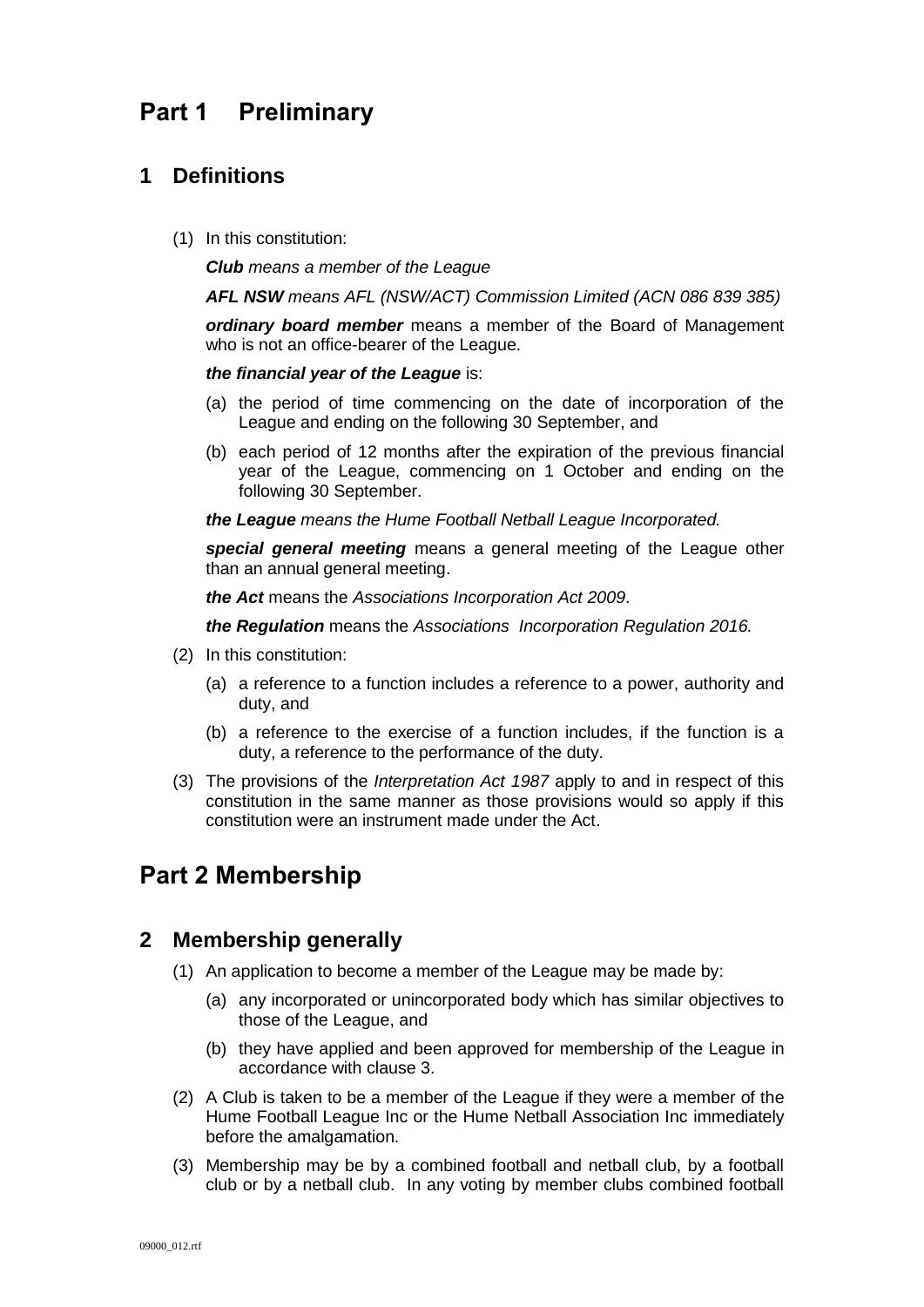and netball clubs will have 1 vote and individual football and netball clubs from the same locality will jointly have 1 vote.

(4) The League may elect as a Life Member any person who has rendered invaluable service to the League. Any such election may only be made by special resolution at an Annual General Meeting of the League. This is a form of recognition of service only and no rights or entitlements attach to this honour.

### <span id="page-4-0"></span>**3 Application for membership**

- (1) An application for membership of the League:
	- (a) must be made in writing (including by email or other electronic means, if the Board of Management so determines) in the form determined by the Board of Management and not later than 31 October in the year preceding the year in respect of which membership of the League is sought, and
	- (b) must be lodged (including by electronic means, if the Board of Management so determines) with the general manager.
- (2) As soon as practicable after receiving an application for membership, the general manager must refer the application to the League, which is to determine whether to approve or to reject the application. The application for membership must not be accepted unless not less than two thirds of Clubs vote in favour of the application for membership.
- (3) As soon as practicable after the League makes that determination, the general manager must:
	- (a) notify the applicant in writing (including by email or other electronic means, if the Board of Management so determines) that the League approved or rejected the application (whichever is applicable), and
	- (b) if the League approved the application, request the applicant to pay (within the period of 28 days after receipt by the applicant of the notification) the sum payable under this constitution by a Club as entrance fee and annual subscription.
- (4) The general manager must, on payment by the applicant of the amounts referred to in subclause (3)(b) within the period referred to in that provision, enter or cause to be entered the applicant's name in the register of members and, on the name being so entered, the applicant becomes a member of the League.

# <span id="page-4-1"></span>**4 Cessation of membership**

A Club ceases to be a member of the League if:

- (a) the Club is or becomes an insolvent under administration within the meaning of the *[Corporations Act 2001](http://www.comlaw.gov.au/)* of the Commonwealth, or
- (b) resigns membership, or
- (c) is expelled from the League, or
- (d) fails to pay the annual membership fee under clause 8 (2) within 3 months after the fee is due.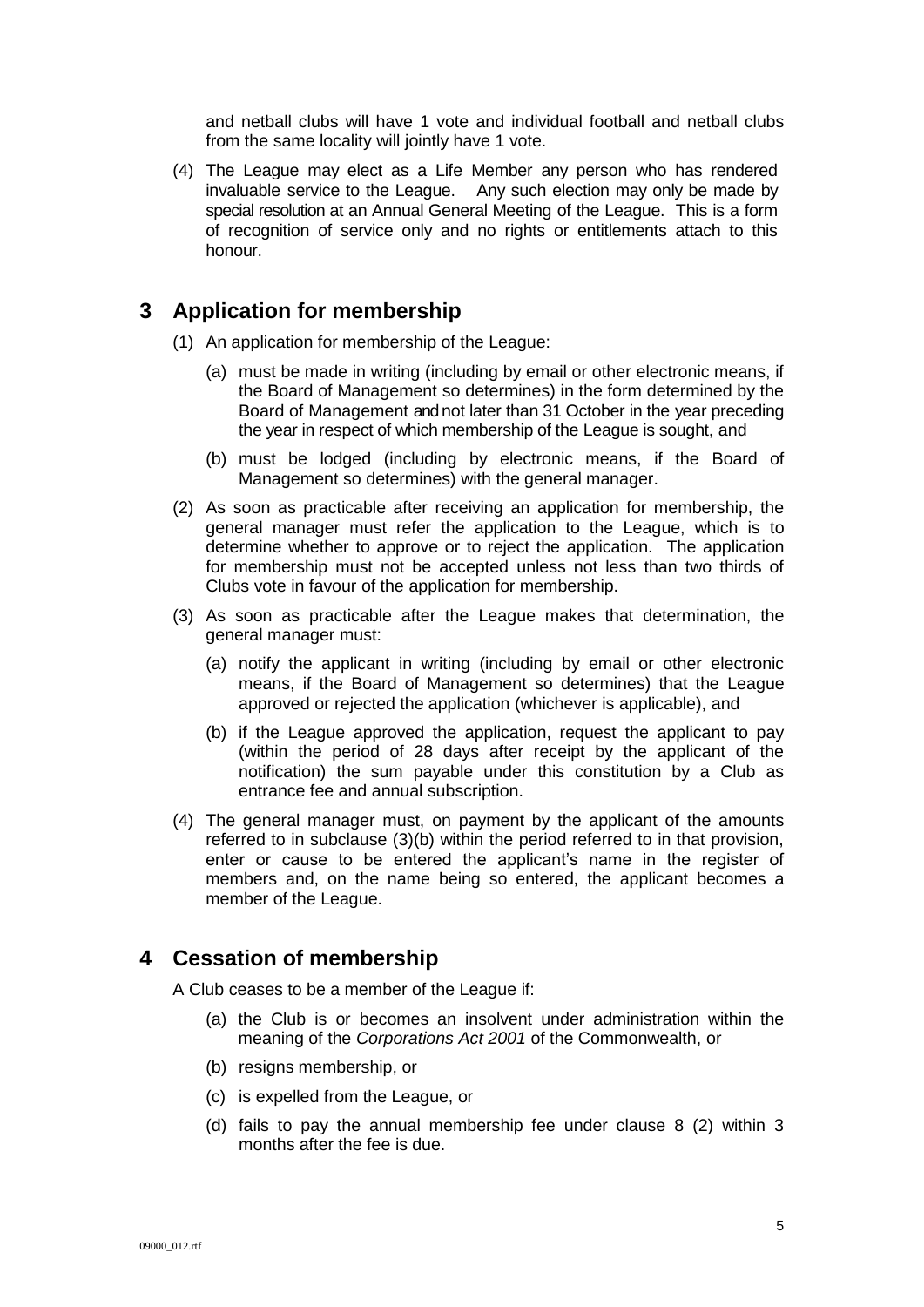### <span id="page-5-0"></span>**5 Membership entitlements not transferable**

A right, privilege or obligation which a person has by reason of being a member of the League:

- (a) is not capable of being transferred or transmitted to another Club, and
- (b) terminates on cessation of the Club's membership.

### <span id="page-5-1"></span>**6 Resignation of membership**

- (1) A Club may resign from membership of the League by first giving to the general manager written notice of at least 1 month (or any other period that the Board of Management may determine) of the Club's intention to resign and, on the expiration of the period of notice, the Club ceases to be a member.
- (2) If a Club ceases to be a member under subclause (1), and in every other case where a Club ceases to hold membership, the general manager must make an appropriate entry in the register of members recording the date on which the Club ceased to be a member.

# <span id="page-5-2"></span>**7 Register of members**

- (1) The general manager must establish and maintain a register of members of the League (whether in written or electronic form) specifying the name and postal, residential or email address of the Clubs together with the date on which the Clubs became members.
- (2) The register of members must be kept in New South Wales:
	- (a) at the main premises of the League, or
	- (b) if the League has no premises, at the League's official address.
- (3) The register of members must be open for inspection, free of charge, by any Club at any reasonable hour.
- (4) A Club may obtain a copy of any part of the register on payment of a fee of not more than \$1.00 for each page copied.
- (5) If a Club requests that any information contained on the register about the Club (other than the Club's name) not be available for inspection, that information must not be made available for inspection
- (6) If the register of members is kept in electronic form:
	- (a) it must be convertible into hard copy, and
	- (b) the requirements in subclauses (2) and (3) apply as if a reference to the register of members is a reference to a current hard copy of the register of members.

### <span id="page-5-3"></span>**8 Fees and subscriptions**

- (1) A Club must, on admission to membership, pay to the League a fee determined by the Board of Management.
- (2) In addition to any amount payable by the Club under subclause (1), a Club must pay to the League an annual membership fee determined by the Board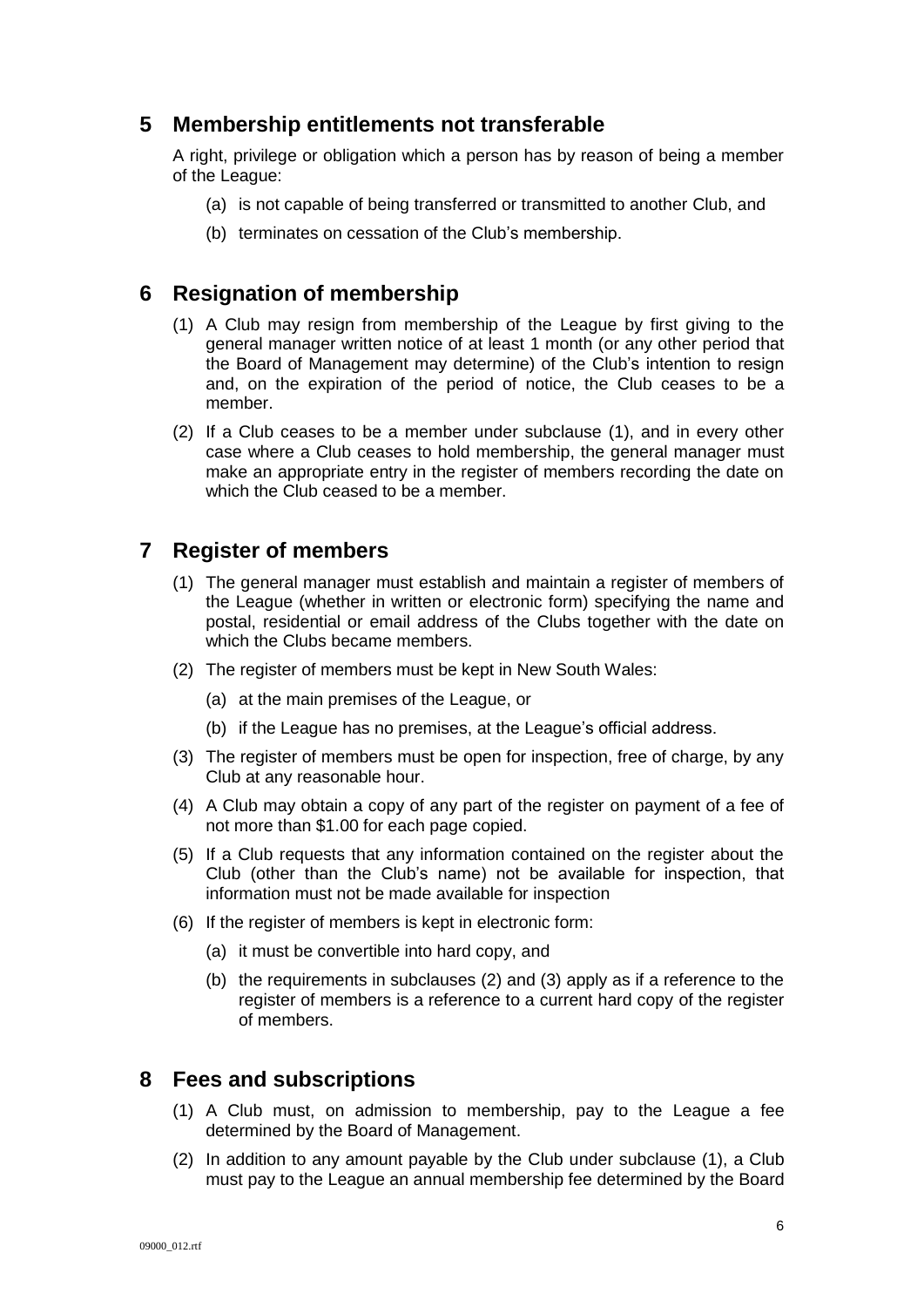of Management at a time or at time intervals determined by the Board of Management.

### <span id="page-6-0"></span>**9 Members' liabilities**

The liability of a Club to contribute towards the payment of the debts and liabilities of the League or the costs, charges and expenses of the winding up of the League is limited to the amount, if any, unpaid by the Club in respect of membership of the League as required by clause 8.

### <span id="page-6-1"></span>**10 Resolution of disputes**

- (1) A dispute between a Club and another Club (in their capacity as members of the League), or a dispute between a Club or Clubs and the League, are to be referred to a Community Justice Centre for mediation under the *Community Justice Centres Act 1983*.
- (2) If a dispute is not resolved by mediation within 3 months of the referral to a Community Justice Centre, the dispute is to be referred to arbitration.
- (3) The *Commercial Arbitration Act 2010* applies to a dispute referred to arbitration.

### <span id="page-6-2"></span>**11 Disciplining of members**

- (1) A complaint may be made to the Board of Management by any person that a Club:
	- (a) has refused or neglected to comply with a provision or provisions of this constitution, or
	- (b) has wilfully acted in a manner prejudicial to the interests of the League.
- (2) The Board of Management may refuse to deal with a complaint if it considers the complaint to be trivial or vexatious in nature.
- (3) If the Board of Management decides to deal with the complaint, the Board of Management:
	- (a) must cause notice of the complaint to be served on the Club concerned, and
	- (b) must give the Club at least 14 days from the time the notice is served within which to make submissions to the Board of Management in connection with the complaint, and
	- (c) must take into consideration any submissions made by the Club in connection with the complaint.
- (4) The Board of Management may, by resolution, expel the Club from the League or suspend the Club from membership of the League if, after considering the complaint and any submissions made in connection with the complaint, it is satisfied that the facts alleged in the complaint have been proved and the expulsion or suspension is warranted in the circumstances.
- (5) If the Board of Management expels or suspends a Club, the general manager must, within 7 days after the action is taken, cause written notice to be given to the Club of the action taken, of the reasons given by the Board of Management for having taken that action and of the Club's right of appeal under clause 12.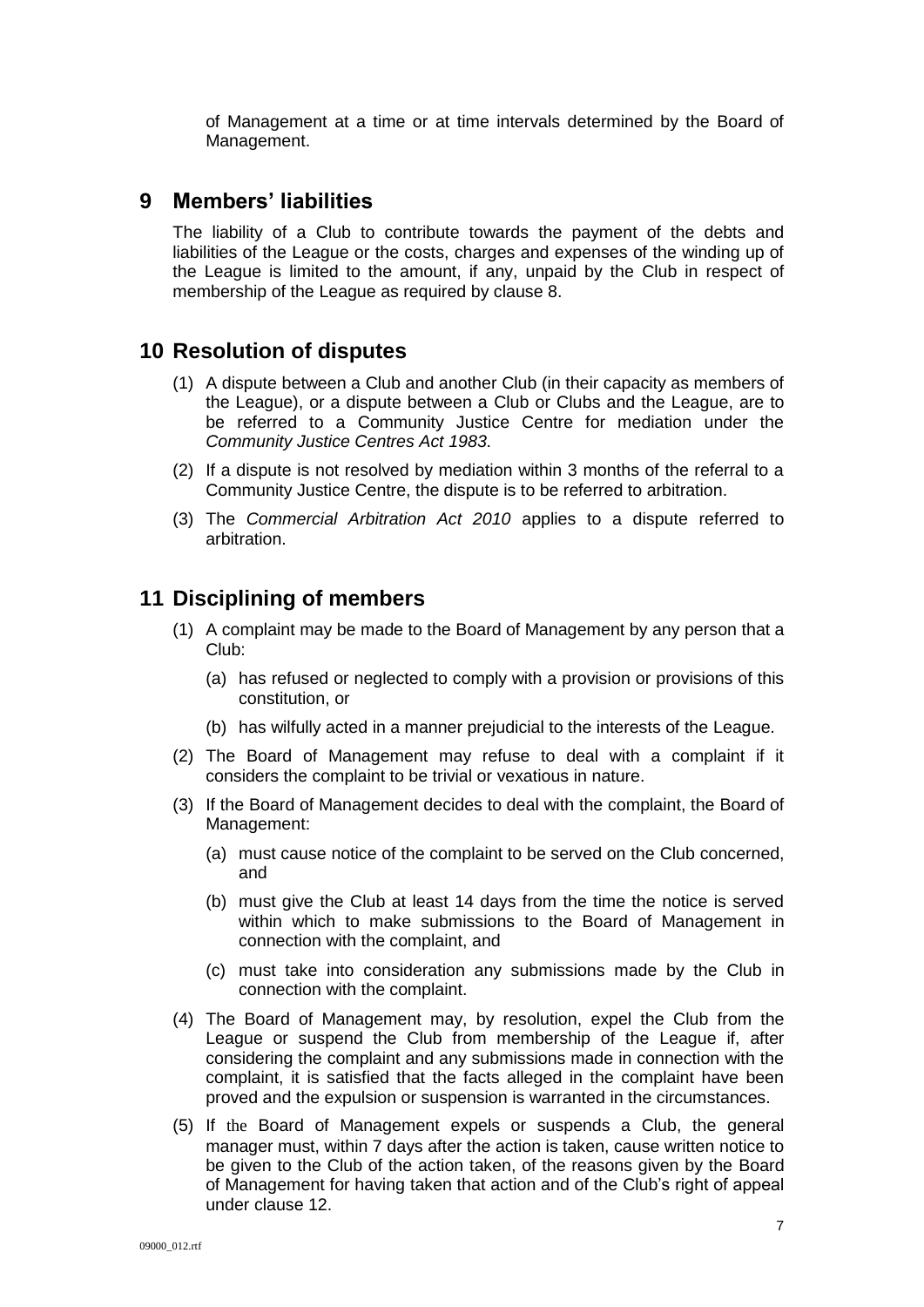- (6) The expulsion or suspension does not take effect:
	- (a) until the expiration of the period within which the Club is entitled to appeal against the resolution concerned, or
	- (b) if within that period the Club exercises the right of appeal, unless and until the League confirms the resolution under clause 12,

whichever is the later.

# <span id="page-7-0"></span>**12 Right of appeal of disciplined member**

- (1) A Club may appeal to the League in general meeting against a resolution of the Board of Management under clause 11, within 7 days after notice of the resolution is served on the Club, by lodging with the general manager a notice to that effect.
- (2) The notice may, but need not, be accompanied by a statement of the grounds on which the Club intends to rely for the purposes of the appeal.
- (3) On receipt of a notice from a Club under subclause (1), the general manager must notify the Board of Management, which is to convene a general meeting of the League to be held within 28 days after the date on which the general manager received the notice.
- (4) At a general meeting of the League convened under subclause (3):
	- (a) no business other than the question of the appeal is to be transacted, and
	- (b) the Board of Management and the Club must be given the opportunity to state their respective cases orally or in writing, or both, and
	- (c) the Clubs present are to vote by secret ballot on the question of whether the resolution should be confirmed or revoked.
- (5) The appeal is to be determined by a simple majority of votes cast by the Clubs.

# <span id="page-7-1"></span>**Part 3 The Board of Management**

### <span id="page-7-2"></span>**13 Powers of the Board of Management**

Subject to the Act, the Regulation, this constitution and any resolution passed by the League in general meeting, the Board of Management:

- (a) is to control and manage the affairs of the League, and
- (b) may exercise all the functions that may be exercised by the League, other than those functions that are required by this constitution to be exercised by a general meeting of members of the League, and
- (c) has power to perform all the acts and do all things that appear to the Board of Management to be necessary or desirable for the proper management of the affairs of the League.

### <span id="page-7-3"></span>**14 Composition and membership of Board of Management**

(1) The Board of Management is to consist of: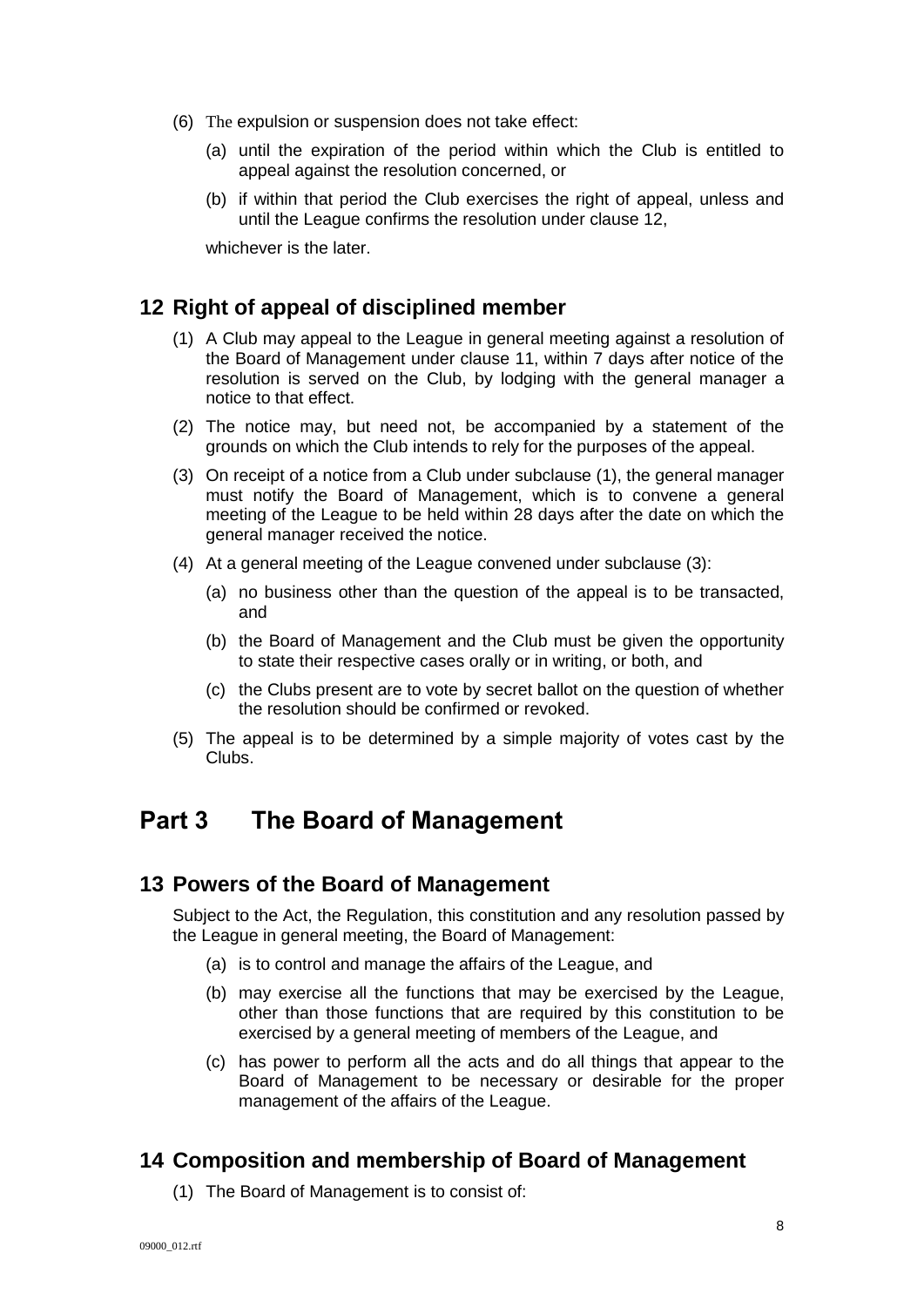- (a) no more than 2 the office-bearers of the League, each of whom is to be elected at the annual general meeting of the League under clause 15;
- (b) no more than 2 ordinary Board of Management members, each of whom is to be elected at the annual general meeting of the League under clause 15;
- (c) no more than 2 netball members nominated in accordance with clause 22(8); and
- (d) 3 AFL NSW nominated members in accordance with clause 15(8).
- (2) The total number of Board of Management members is to be 9.
- (3) The office-bearers of the League are as follows:
	- (a) the president,
	- (b) the vice-president.
- (4) There is no maximum number of consecutive terms for which a Board of Management member may hold office.
- (5) Subject to this constitution:
	- (a) Office-bearers will hold office until immediately before the next annual general meeting following the date of the office-bearer's election, and are eligible for re-election.
	- (b) Each ordinary member (excluding, for the avoidance of doubt, the netball and AFL NSW nominated members, but including the office bearers) of the Board of Management is to hold office until immediately before the election of Board of Management members at the second annual general meeting following the date of the member's election, and is eligible for re-election, with the exception that at the first annual general meeting after the adoption of this constitution:
		- (i) 1 members of the Board of Management hold office until immediately before the election of Board of Management members at the second annual general meeting following the date of the member's election.
		- (ii) 2 members of the Board of Management hold office until immediately before the election of Board of Management members at the next annual general meeting following the date of the member's election.

#### <span id="page-8-0"></span>**15 Election of Board of Management members**

- (1) Nominations of candidates for election to the Board of Management (other than the AFL NSW nominated and netball members):
	- (a) must be made in writing, signed by a Club and accompanied by the written consent of the candidate (which may be endorsed on the form of the nomination), and
	- (b) must be delivered to the general manager at least 7 days before the date fixed for the holding of the annual general meeting at which the election is to take place.
- (2) A member of the Board of management must not hold office in any Club or be a Club's representative at General Meetings of the League.
- (3) A ballot is to be held with respect to each candidate nominated on an individual basis.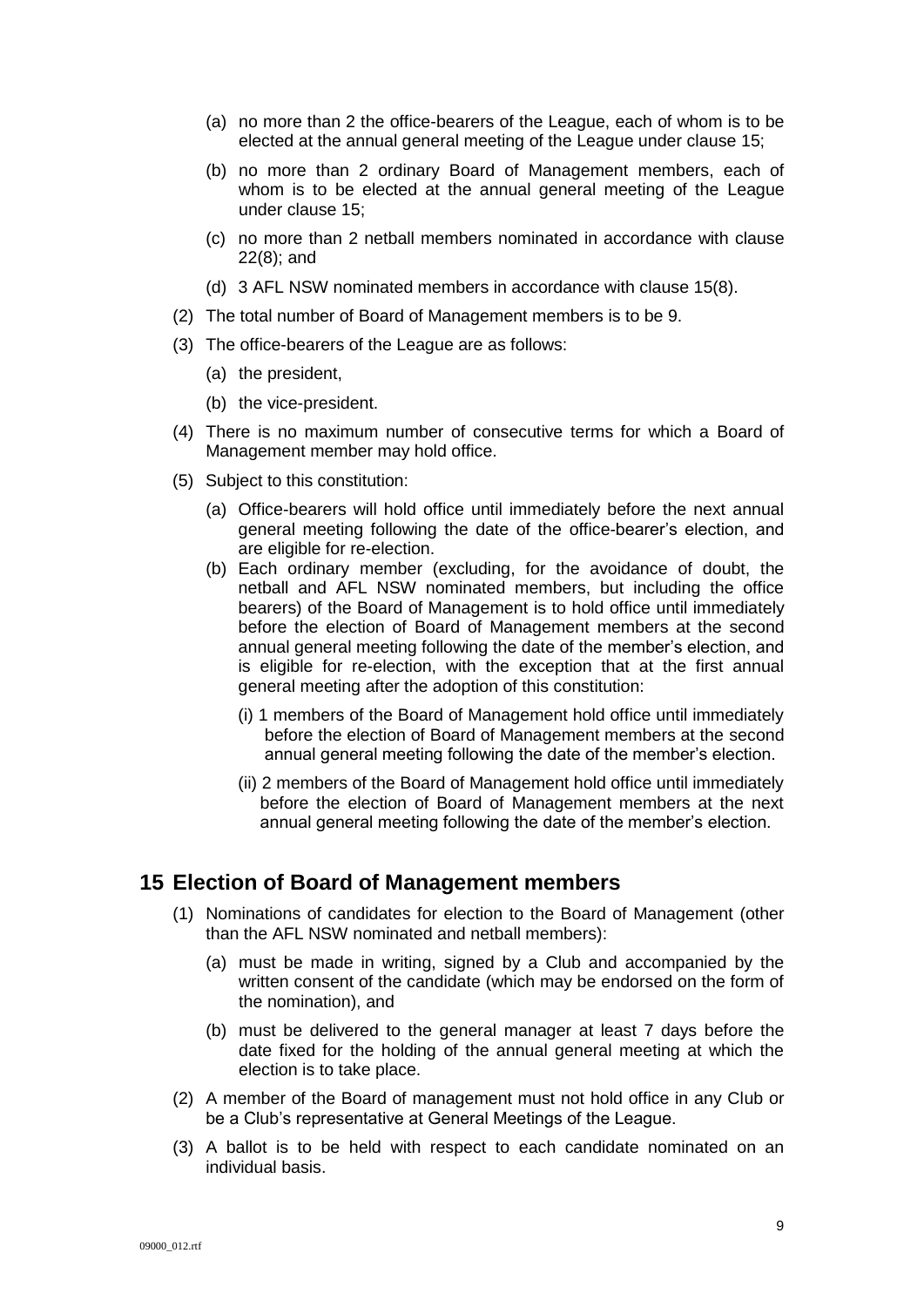- (4) If insufficient further nominations are received, any vacant positions remaining on the Board of Management are taken to be casual vacancies.
- (5) If the number of nominations received exceeds the number of vacancies to be filled, a ballot is to be held.
- (6) The ballot for the election of members of the Board of Management is to be conducted at the annual general meeting in any usual and proper manner that the Board of Management directs.
- (7) The 2 netball members will be nominated by the Netball Sub-Committee and will be appointed to the Board of Management without election.
- (8) The 3 AFL NSW nominated members will be nominated by AFL NSW (in consultation with the Board of Management) in its sole discretion, must reside within the geographic boundaries encompassing the League's Club members and will be appointed to the Board of Management without election.
- (9) The ballot will be conducted for election of the ordinary members of the Board of Management.

### <span id="page-9-0"></span>**16 General Manager**

- (1) The general manager will be appointed by the Board of Management and as soon as practicable after being appointed as general manager, lodge notice with the League of his or her address.
- (2) The general manager will attend Board of Management and League meetings but will have no voting rights.
- (3) It is the duty of the general manager to keep minutes (whether in written or electronic form) of:
	- (a) all appointments of office-bearers and members of the Board of Management, and
	- (b) the names of members of the Board of Management present at a Board of Management meeting or a general meeting, and
	- (c) all proceedings at Board of Management meetings and general meetings.
- (4) Minutes of proceedings at a meeting must be signed by the chairperson of the meeting or by the chairperson of the next succeeding meeting.
- (5) The signature of the chairperson may be transmitted by electronic means for the purposes of subclause (4).

### <span id="page-9-1"></span>**17 Receipt of moneys and keeping of accounts**

It is the duty of the general manager to ensure:

- (a) that all money due to the League is collected and received and that all payments authorised by the League are made, and
- <span id="page-9-2"></span>(b) that correct books and accounts are kept showing the financial affairs of the League, including full details of all receipts and expenditure connected with the activities of the League.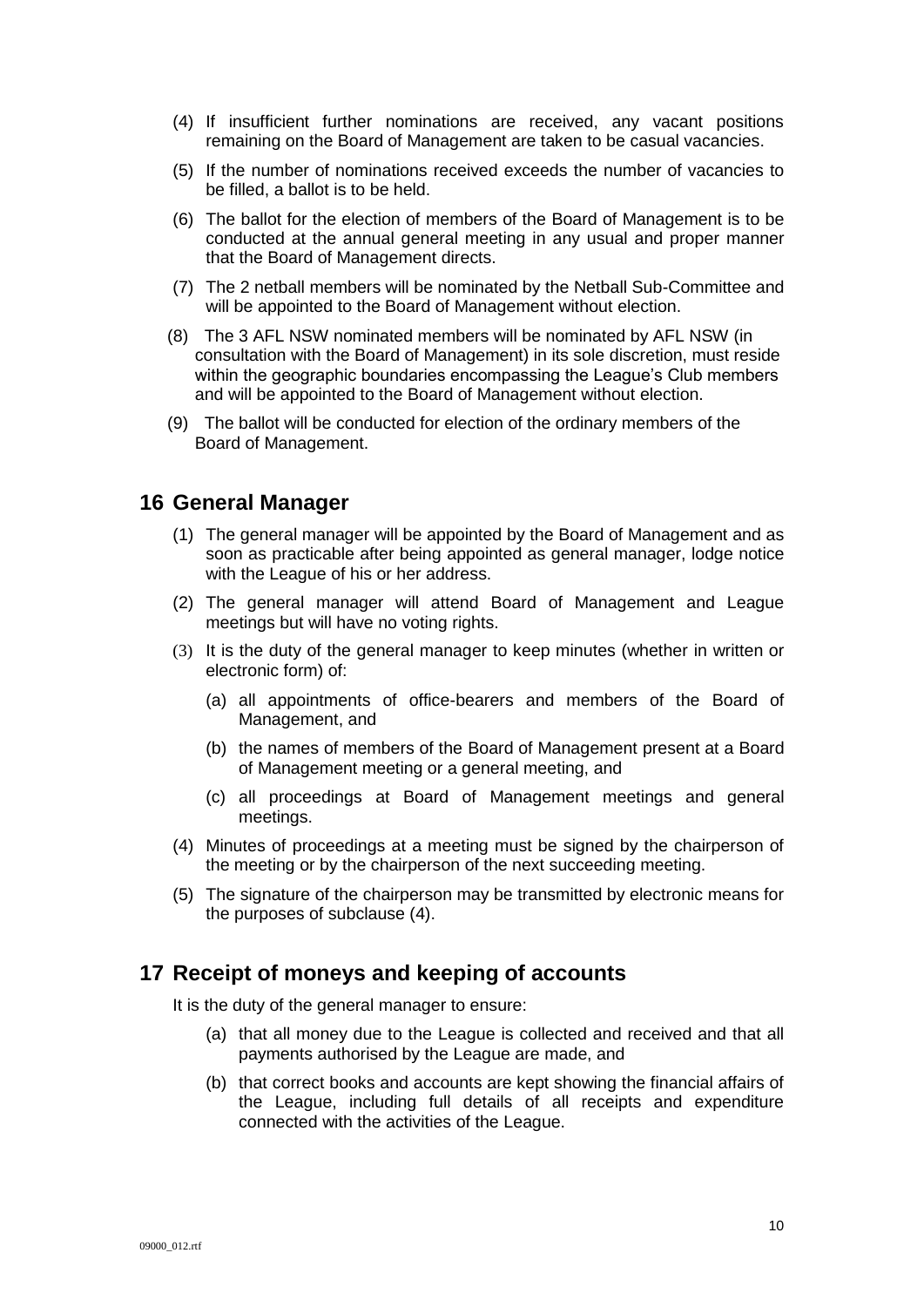# **18 Casual vacancies**

- (1) In the event of a casual vacancy occurring in the membership of the Board of Management, the Board of Management may appoint a replacement to fill the vacancy and the person so appointed is to hold office, subject to this constitution, to hold office until the expiration of the term of office of the member with respect to whom the casual vacancy has occurred. In the event of a casual vacancy occurring with respect to a netball member then the Board of Management will appoint a person nominated by the Netball Sub-Committee. In the event of a casual vacancy occurring with respect to an AFL NSW member then the Board of Management will appoint a person nominated by AFL NSW. The person nominated to fil a casual vacancy may attend meetings of the Board of Management but may not vote unless and until their appointment had been ratified at a meeting of the League.
- (2) A casual vacancy in the office of a member of the Board of Management occurs if the member:
	- (a) dies, or
	- (b) is or becomes an insolvent under administration within the meaning of the *[Corporations Act 2001](http://www.comlaw.gov.au/)* of the Commonwealth, or
	- (c) resigns office by notice in writing given to the general manager, or
	- (d) is removed from office under clause 19, or
	- (e) becomes a mentally incapacitated person, or
	- (f) is absent without the consent of the Board of Management from 3 consecutive meetings of the Board of Management, or
	- (g) is convicted of an offence involving fraud or dishonesty for which the maximum penalty on conviction is imprisonment for not less than 3 months, or
	- (h) is prohibited from being a director of a company under Part 2D.6 (Disqualification from managing corporations) of the *[Corporations Act](http://www.comlaw.gov.au/)  [2001](http://www.comlaw.gov.au/)* of the Commonwealth.

### <span id="page-10-0"></span>**19 Removal of Board of Management members**

- (1) Other than in respect of the AFL NSW nominated Board of Management members, the League in general meeting may by resolution remove any member of the Board of Management from their office before the expiration of the member's term of office and may by resolution appoint another person to hold office until the expiration of the term of office of the member so removed.
- (2) If a member of the Board of Management to whom a proposed resolution referred to in subclause (1) relates makes representations in writing to the general manager or president (not exceeding a reasonable length) and requests that the representations be notified to the Clubs, the general manager or the president may send a copy of the representations to each Club or, if the representations are not so sent, the member is entitled to require that the representations be read out at the meeting at which the resolution is considered.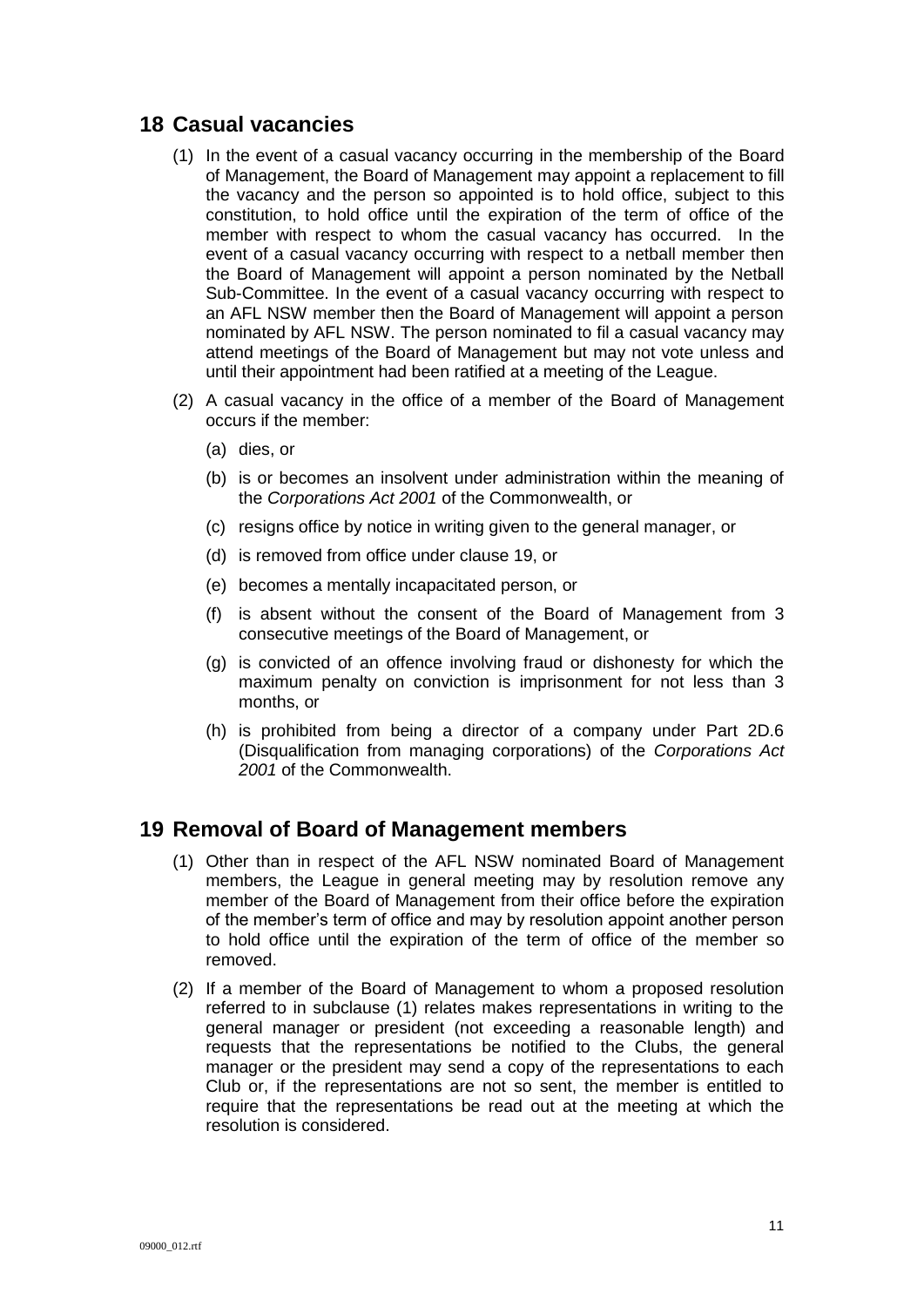### <span id="page-11-0"></span>**20 Board of Management meetings and quorum**

- (1) The Board of Management must meet at least 10 times in each period of 12 months at the place and time that the Board of Management may determine.
- (2) Additional meetings of the Board of Management may be convened by the president or by any member of the Board of Management.
- (3) Oral or written notice of a meeting of the Board of Management must be given by the general manager to each member of the Board of Management at least 48 hours (or any other period that may be unanimously agreed on by the members of the Board of Management) before the time appointed for the holding of the meeting.
- (4) Notice of a meeting given under subclause (4) must specify the general nature of the business to be transacted at the meeting and no business other than that business is to be transacted at the meeting, except business which the Board of Management members present at the meeting unanimously agree to treat as urgent business.
- (5) Any 5 members of the Board of Management constitute a quorum for the transaction of the business of a meeting of the Board of Management.
- (6) No business is to be transacted by the Board of Management unless a quorum is present and if, within half an hour of the time appointed for the meeting, a quorum is not present, the meeting is to stand adjourned to the same place and at the same hour of the same day in the following week.
- (7) If at the adjourned meeting a quorum is not present within half an hour of the time appointed for the meeting, the meeting is to be dissolved.
- (8) At a meeting of the Board of Management:
	- (a) the president or, in the president's absence, the vice-president is to preside, or
	- (b) if the president and the vice-president are absent or unwilling to act, one of the remaining members of the Board of Management chosen by the members present at the meeting is to preside.

### **21 Use of technology at Board of Management meetings**

- (1) A Board of Management meeting may be held at 2 or more venues using any technology approved by the Board of Management that gives each of the Board of Management's members a reasonable opportunity to participate.
- (2) A Board of Management member who participates in a Board of Management meeting using that technology is taken to be present at the meeting and, if the member votes at the meeting, is taken to have voted in person.

### <span id="page-11-1"></span>**22 Delegation by Board of Management to sub-committee**

- (1) The Board of Management may, by instrument in writing, delegate to one or more sub-committees (comprised of members appointed in the Board of Management's sole discretion) the exercise of any of the functions of the Board of Management that are specified in the instrument, other than:
	- (a) this power of delegation, and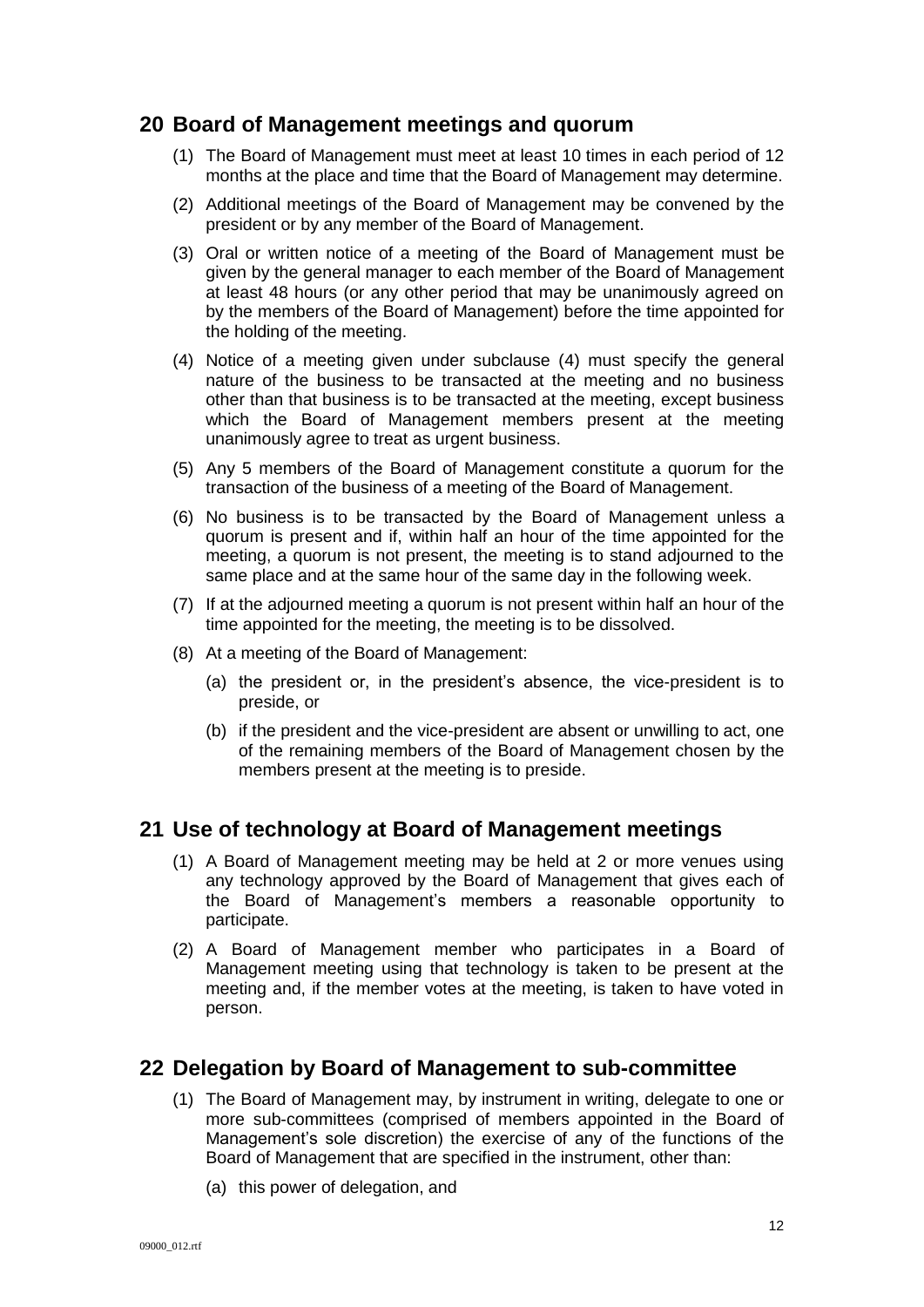- (b) a function which is a duty imposed on the Board of Management by the Act or by any other law.
- (2) A function the exercise of which has been delegated to a sub-committee under this clause may, while the delegation remains unrevoked, be exercised from time to time by the sub-committee in accordance with the terms of the delegation.
- (3) A delegation under this clause may be made subject to any conditions or limitations as to the exercise of any function, or as to time or circumstances that may be specified in the instrument of delegation.
- (4) Despite any delegation under this clause, the Board of Management may continue to exercise any function delegated.
- (5) Any act or thing done or suffered by a sub-committee acting in the exercise of a delegation under this clause has the same force and effect as it would have if it had been done or suffered by the Board of Management.
- (6) The Board of Management may, by instrument in writing, revoke wholly or in part any delegation under this clause.
- (7) A sub-committee may meet and adjourn as it thinks proper.
- (8) The Netball Sub-Committee will have responsibility for all operational matters concerning the conduct of the League's netball competitions and will nominate members of the Board of Management so that at all times there are 2 netball members on the Board of Management.

### <span id="page-12-0"></span>**23 Voting and decisions**

- (1) Questions arising at a meeting of the Board of Management or of any subcommittee appointed by the Board of Management are to be determined by a majority of the votes of members of the Board of Management or subcommittee present at the meeting.
- (2) Each member present at a meeting of the Board of Management or of any sub-committee appointed by the Board of Management (including the person presiding at the meeting) is entitled to one vote but, in the event of an equality of votes on any question, the person presiding may exercise a second or casting vote.
- (3) Subject to clause 20 (5), the Board of Management may act despite any vacancy on the Board of Management.
- (4) Any act or thing done or suffered, or purporting to have been done or suffered, by the Board of Management or by a sub-committee appointed by the Board of Management, is valid and effectual despite any defect that may afterwards be discovered in the appointment or qualification of any member of the Board of Management or sub-committee.

# <span id="page-12-1"></span>**Part 4 General meetings**

# <span id="page-12-2"></span>**24 Annual general meetings - holding of**

- (1) The League must hold its first annual general meeting within 18 months after its registration under the Act.
- (2) The League must hold its annual general meetings: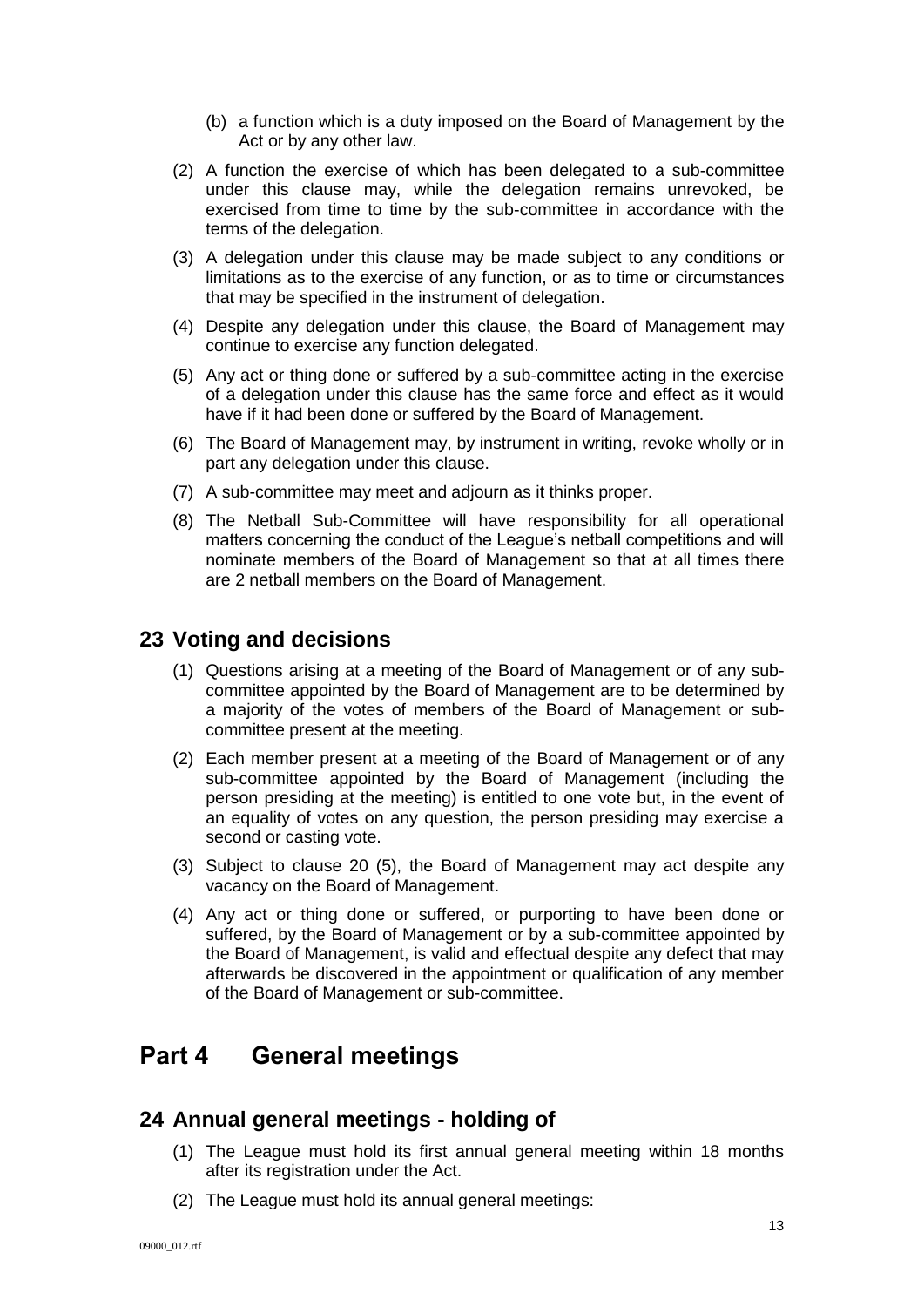- (a) within 6 months after the close of the League's financial year, or
- (b) within any later time that may be allowed or prescribed under section 37 (2) (b) of the Act.

### <span id="page-13-0"></span>**25 Annual general meetings - calling of and business at**

- (1) The annual general meeting of the League is, subject to the Act and to clause 24, to be convened on the date and at the place and time that the Board of Management thinks fit.
- (2) In addition to any other business which may be transacted at an annual general meeting, the business of an annual general meeting is to include the following:
	- (a) to confirm the minutes of the last preceding annual general meeting and of any special general meeting held since that meeting,
	- (b) to receive from the Board of Management reports on the activities of the League during the last preceding financial year,
	- (c) to elect office-bearers of the League and ordinary Board of Management members,
	- (d) to receive and consider any financial statement or report required to be submitted to members under the Act.
	- (e) to appoint an auditor if required by the Act.
- (3) An annual general meeting must be specified as that type of meeting in the notice convening it.

### <span id="page-13-1"></span>**26 Special general meetings - calling of**

- (1) The Board of Management may, whenever it thinks fit, convene a special general meeting of the League.
- (2) The Board of Management must, on the requisition of at least 20% of the total number of Clubs (counting individual football and netball clubs from the same locality jointly), convene a special general meeting of the League.
- (3) A requisition of Clubs for a special general meeting:
	- (a) must be in writing, and
	- (b) must state the purpose or purposes of the meeting, and
	- (c) must be signed by the Clubs making the requisition, and
	- (d) must be lodged with the general manager, and
	- (e) may consist of several documents in a similar form, each signed by one or more of the Clubs making the requisition.
- (4) If the Board of Management fails to convene a special general meeting to be held within 1 month after the date on which a requisition of Clubs for the meeting is lodged with the general manager, any one or more of the Clubs who made the requisition may convene a special general meeting to be held not later than 3 months after that date.
- (5) A special general meeting convened by a Club or Clubs as referred to in subclause (4) must be convened as nearly as is practicable in the same manner as general meetings are convened by the Board of Management.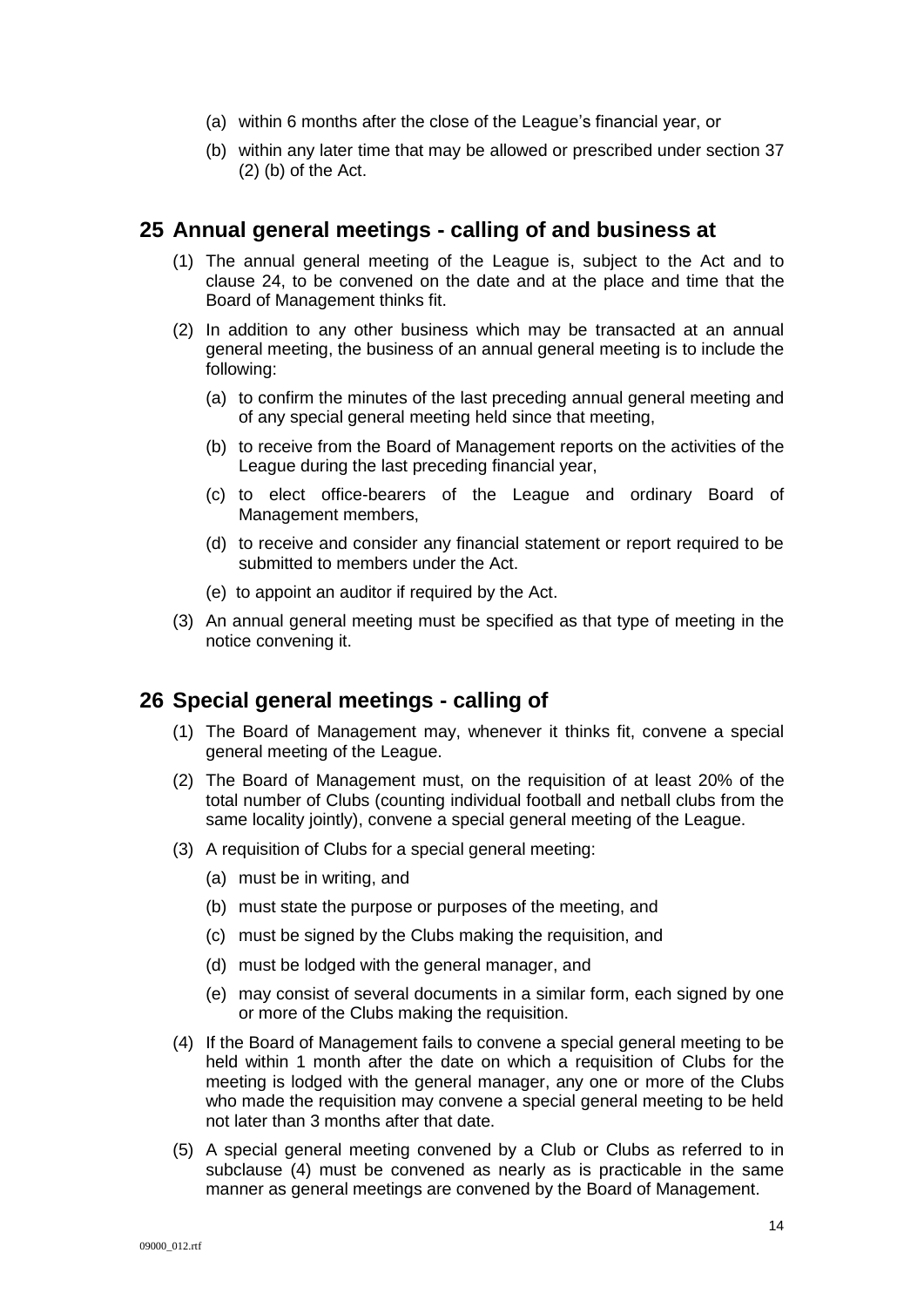- (6) For the purposes of subclause (3):
	- (a) a requisition may be in electronic form, and
	- (b) a signature may be transmitted, and a requisition may be lodged, by electronic means.

# <span id="page-14-0"></span>**27 Notice**

- (1) Except if the nature of the business proposed to be dealt with at a general meeting requires a special resolution of the League, the general manager must, at least 14 days before the date fixed for the holding of the general meeting, give a notice to each Club (and where there are individual football and netball clubs from the same locality then notice must be given to each of them) specifying the place, date and time of the meeting and the nature of the business proposed to be transacted at the meeting.
- (2) If the nature of the business proposed to be dealt with at a general meeting requires a special resolution of the League, the general manager must, at least 21 days before the date fixed for the holding of the general meeting, cause notice to be given to each Club specifying, in addition to the matter required under subclause (1), the intention to propose the resolution as a special resolution.
- (3) No business other than that specified in the notice convening a general meeting is to be transacted at the meeting except, in the case of an annual general meeting, business which may be transacted under clause 26 (2).
- (4) A Club desiring to bring any business before a general meeting may give notice in writing of that business to the general manager who must include that business in the next notice calling a general meeting given after receipt of the notice from the Club.

### <span id="page-14-1"></span>**28 Quorum for general meetings**

- (1) No item of business is to be transacted at a general meeting unless a quorum of Clubs entitled under this constitution to vote is present during the time the meeting is considering that item.
- (2) Seven Clubs present (being members entitled under this constitution to vote at a general meeting and counting individual football and netball clubs from the same locality jointly) constitute a quorum for the transaction of the business of a general meeting.
- (3) If within half an hour after the appointed time for the commencement of a general meeting a quorum is not present, the meeting:
	- (a) if convened on the requisition of Clubs—is to be dissolved, and
	- (b) in any other case—is to stand adjourned to the same day in the following week at the same time and (unless another place is specified at the time of the adjournment by the person presiding at the meeting or communicated by written notice to Clubs given before the day to which the meeting is adjourned) at the same place.
- (4) If at the adjourned meeting a quorum is not present within half an hour after the time appointed for the commencement of the meeting, the Clubs present (being at least 5) are to constitute a quorum.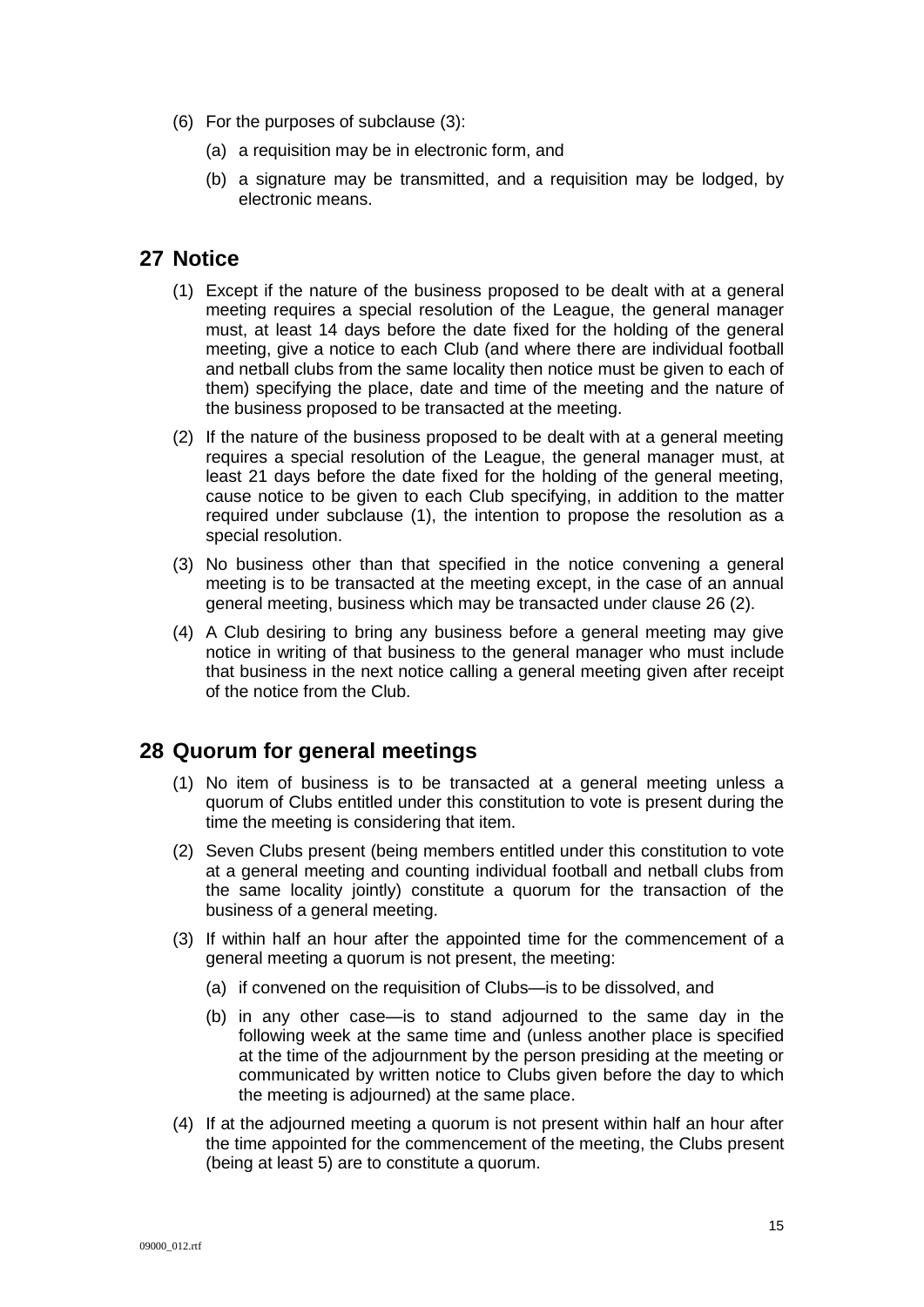# <span id="page-15-0"></span>**29 Presiding member**

- (1) The president or, in the president's absence, the vice-president, is to preside as chairperson at each general meeting of the League.
- (2) If the president and the vice-president are absent or unwilling to act, the Clubs present must elect one of their number to preside as chairperson at the meeting.

# <span id="page-15-1"></span>**30 Adjournment**

- (1) The chairperson of a general meeting at which a quorum is present may, with the consent of the majority of Clubs present at the meeting, adjourn the meeting from time to time and place to place, but no business is to be transacted at an adjourned meeting other than the business left unfinished at the meeting at which the adjournment took place.
- (2) If a general meeting is adjourned for 14 days or more, the general manager must give written or oral notice of the adjourned meeting to each Club stating the place, date and time of the meeting and the nature of the business to be transacted at the meeting.
- (3) Except as provided in subclauses (1) and (2), notice of an adjournment of a general meeting or of the business to be transacted at an adjourned meeting is not required to be given.

# <span id="page-15-2"></span>**31 Making of decisions**

- (1) A question arising at a general meeting of the League is to be determined by:
	- (a) a show of hands or, if the meeting is one to which clause 36 applies, any appropriate corresponding method that the Board of Management may determine, or
	- (b) if on the motion of the chairperson or if 5 or more Clubs present at the meeting (counting individual football and netball clubs from the same locality jointly) decide that the question should be determined by a written ballot—a written ballot.
- (2) If the question is to be determined by a show of hands, a declaration by the chairperson that a resolution has, on a show of hands, been carried or carried unanimously or carried by a particular majority or lost, or an entry to that effect in the minute book of the League, is evidence of the fact without proof of the number or proportion of the votes recorded in favour of or against that resolution.
- (3) Subclause (2) applies to a method determined by the Board of Management under subclause (1) (a) in the same way as it applies to a show of hands.
- (4) If the question is to be determined by a written ballot, the ballot is to be conducted in accordance with the directions of the chairperson.

# <span id="page-15-3"></span>**32 Special resolutions**

A special resolution may only be passed by the League in accordance with section 39 of the Act.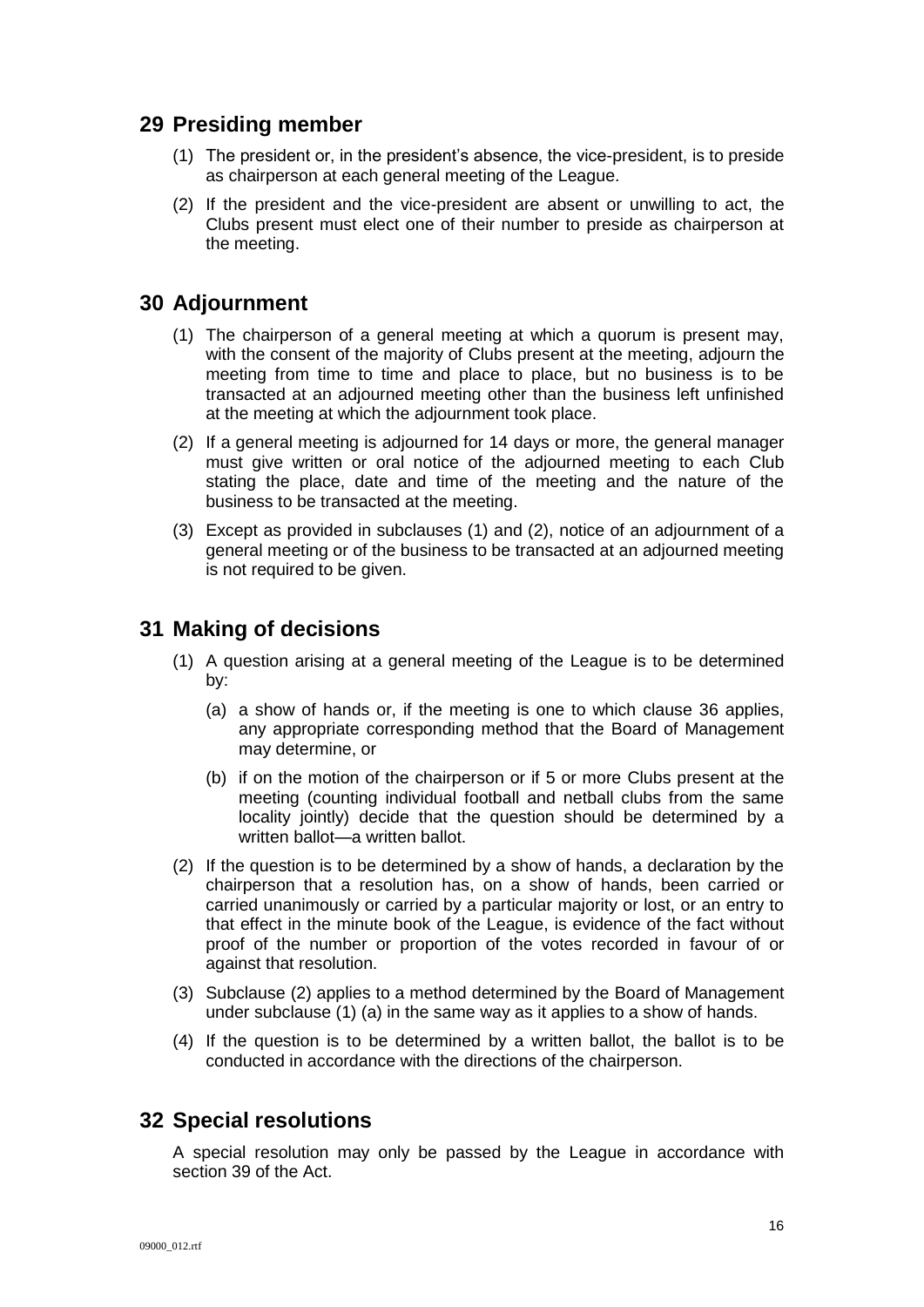# <span id="page-16-0"></span>**33 Voting**

- (1) On any question arising at a general meeting of the League a Club being a combined football and netball club will have 1 vote and individual football and netball clubs from the same locality will jointly have 1 vote.
- (2) In the case of an equality of votes on a question at a general meeting, the chairperson of the meeting is entitled to exercise a second or casting vote.
- (3) A Club is not entitled to vote at any general meeting of the League unless all money due and payable by the Club to the League has been paid.
- (4) Clubs being combined football and netball club will inform the general manager in writing of the Club's 2 representatives to attend and vote at general meetings. Individual football and netball Clubs will inform the general manager in writing of their single representative to attend and vote at general meetings. Clubs may also nominate alternate representatives who may be appointed by the Club indefinitely or for a limited term only. Revocations of appointment of representatives should also be in writing by Clubs to the general manager.

### <span id="page-16-1"></span>**34 Proxy votes not permitted**

Proxy voting must not be undertaken at or in respect of a general meeting.

### <span id="page-16-2"></span>**35 Postal or electronic ballots**

- (1) The League may hold a postal or electronic ballot (as the Board of Management determines) to determine any issue or proposal (other than an appeal under clause 12).
- (2) A postal or electronic ballot is to be conducted in accordance with Schedule 3 to the Regulation.

### <span id="page-16-3"></span>**36 Use of technology at general meetings**

- (1) A general meeting may be held at 2 or more venues using any technology approved by the Board of Management that gives each of the Clubs a reasonable opportunity to participate.
- (2) A Club who participates in a general meeting using that technology is taken to be present at the meeting and, if the Club votes at the meeting, is taken to have voted in person.

### <span id="page-16-5"></span><span id="page-16-4"></span>**Part 5 Miscellaneous**

### **37 Insurance**

The League may effect and maintain insurance.

### <span id="page-16-6"></span>**38 Funds - source**

(1) The funds of the League are to be derived from entrance fees and annual subscriptions of Clubs, donations and, subject to any resolution passed by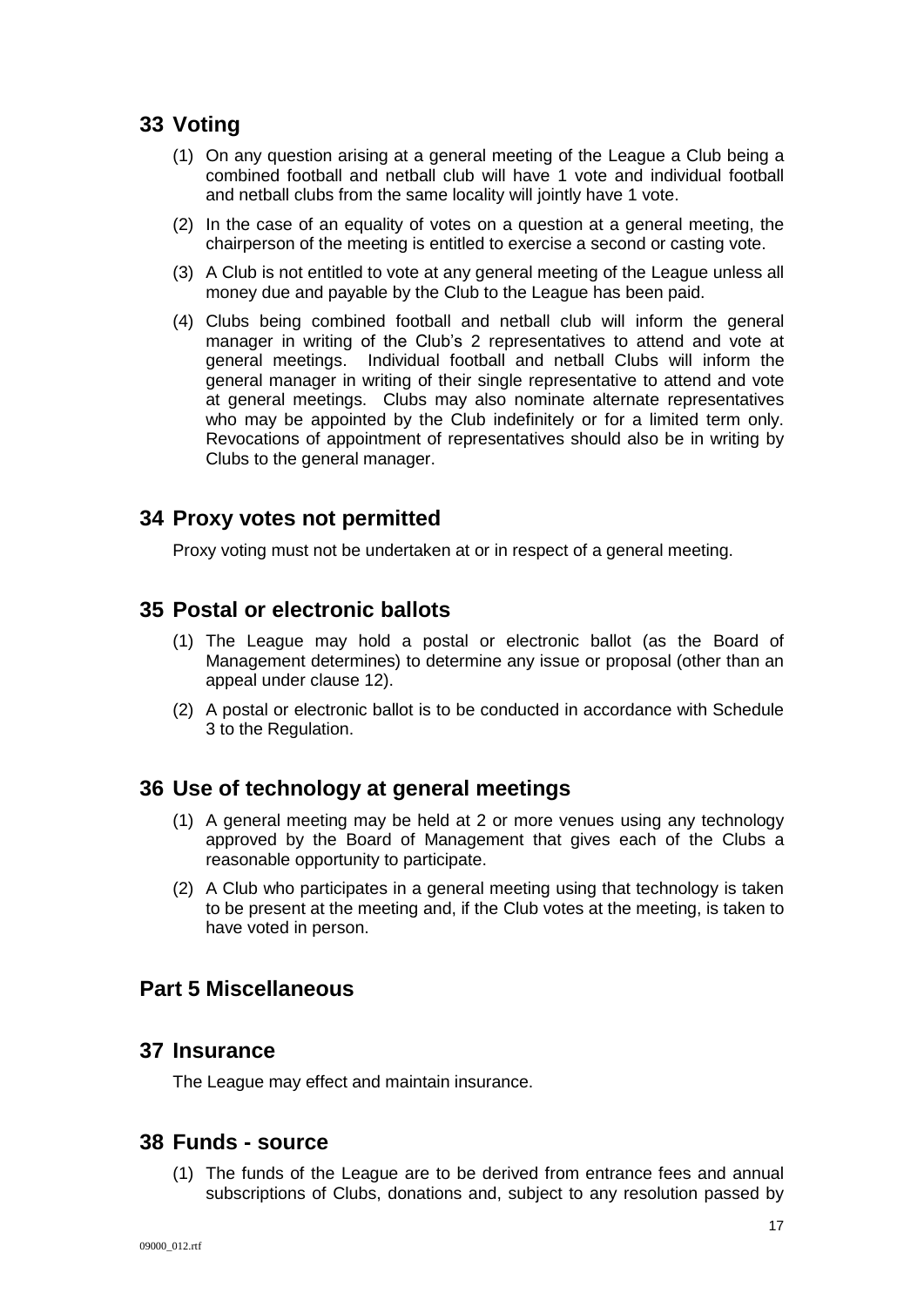the League in general meeting, any other sources that the Board of Management determines.

- (2) All money received by the League must be deposited as soon as practicable and without deduction to the credit of the League's bank or other authorised deposit-taking institution account.
- (3) The League must, as soon as practicable after receiving any money, issue an appropriate receipt.

### <span id="page-17-0"></span>**39 Funds - management**

- (1) Subject to any resolution passed by the League in general meeting, the funds of the League are to be used solely in pursuance of the objects of the League in the manner that the Board of Management determines.
- (2) All cheques, drafts, bills of exchange, promissory notes and other negotiable instruments must be signed by 2 authorised signatories.

#### <span id="page-17-1"></span>**40 League is non-profit**

Subject to the Act and the Regulation, the League must apply its funds and assets solely in pursuance of the objects of the League and must not conduct its affairs so as to provide a pecuniary gain for any of the Clubs.

### <span id="page-17-2"></span>**41 Distribution of property on winding up of League**

- (1) Subject to the Act and the Regulations, in a winding up of the League, any surplus property of the League is to be transferred to another organisation with similar objects and which is not carried on for the profit or gain of its individual members.
- (2) In this clause, a reference to the surplus property of the League is a reference to that property of the League remaining after satisfaction of the debts and liabilities of the League and the costs, charges and expenses of the winding up of the League.

### <span id="page-17-3"></span>**42 Change of name, objects and constitution**

An application for registration of a change in the League's name, objects or constitution in accordance with section 10 of the Act is to be made by the public officer or a Board of Management member.

### <span id="page-17-4"></span>**43 Custody of books etc**

Except as otherwise provided by this constitution, all records, books and other documents relating to the League must be kept in New South Wales:

- (a) at the main premises of the League, in the custody of the public officer or a Club (as the Board of Management determines), or
- (b) if the League has no premises, at the League's official address, in the custody of the public officer.